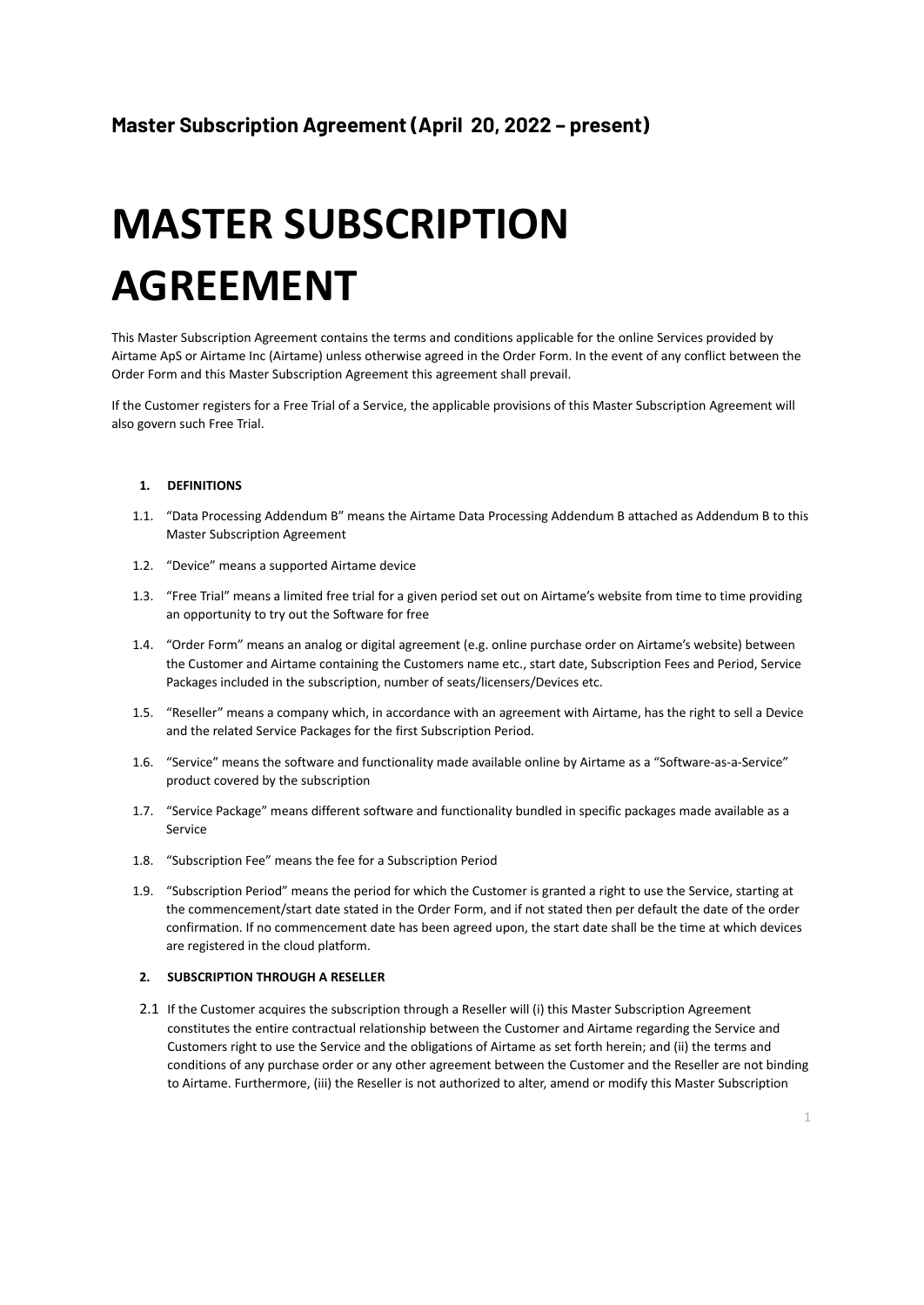Agreement or to otherwise grant any license or other rights or any obligations relating in any way to the Service. The Customer further acknowledges (iv) that Airtame makes no representation or warranty, nor incurs an obligation in relation to any services or other products provided by any Reseller, or any actions or failure to act by any Reseller.

2.2 The Customer accepts that any renewal of a Subscription according to clause 6.2.2 will be made directly with Airtame.

## **3. SUBSCRIPTION SERVICE**

- 3.1 The Customer is granted a non-transferable and non-exclusive right to use the Service for a limited period of time (the Subscription Period) subject to the provisions of this Master Subscription Agreement and on an "as is" basis, as the functionality and type of service made available is the standard services not customized to a specific customer.
- 3.2 The user-right is limited to the chosen Service Package and the number of active seats/Devices stated in the Order Form. If the number of active seats/Devices are not stated in the Order Form the user-right is limited to 1 seat/Device.
- 3.3 Some Service Packages are mandatory bundled with specific Devices and consist of more underlying Service Packages.
- 3.4 The use-right is granted to the Customer as the legal entity stated in the Order Form and the Customer is not entitled to sublicense the right to use the Service. Except for the express user-right granted, no other rights or license, express or implied, is granted by Airtame to the Customer.
- 3.5 The Service is only delivered online as a Software-as-a-Service operated by Airtame and requires access to the internet and can be accessed through a web browser supported by desktops and laptops and to some extent mobile devices. In order to use the Service, running the latest version of a common, generally acknowledged, web-browser is required, i.e. Microsoft Edge, Firefox, Chrome or Safari. Web-browsers not listed are not supported.
- 3.6 The Customer may be provided with an interface for the Service. Such an interface may be updated on a continuous basis. Updates will neither reduce or interfere with the quality of the Service nor the contractual obligations between the Customer and Airtame.
- 3.7 The Service is delivered with a user interface (UI) in the English language. Airtame provides no guarantee, warranty nor support for other languages than English.
- 3.8 Airtame is not obligated to provide or procure any specific updates to the Service, except such updates necessary to keep the Service available for Customers and in an operational state. This entails, inter alia, that Airtame is not obligated to update the functionality of the Service to cater to the Customer's special needs or requirements, regardless of the Customer's needs or requirements being a result of changes to national or international regulations or common practice.
- 3.9 Airtame can offer new Services or Service Packages, add-ons, modules etc. against separate payment. Unless otherwise specific stated these Terms will also apply for such future new Services, Service Packages, add-ons, modules etc.

## **4. RESTRICTED USE AND ACTIVITIES**

4.1 The Customer is entitled to ordinary usage of the Service for its intended purpose, and the Customer shall not try to copy, modify, reverse engineer, decompile, hack or disassemble the Service or try to circumvent restrictions or limitations in the Service, except and only to the extent that such activity is expressly permitted by applicable mandatory law.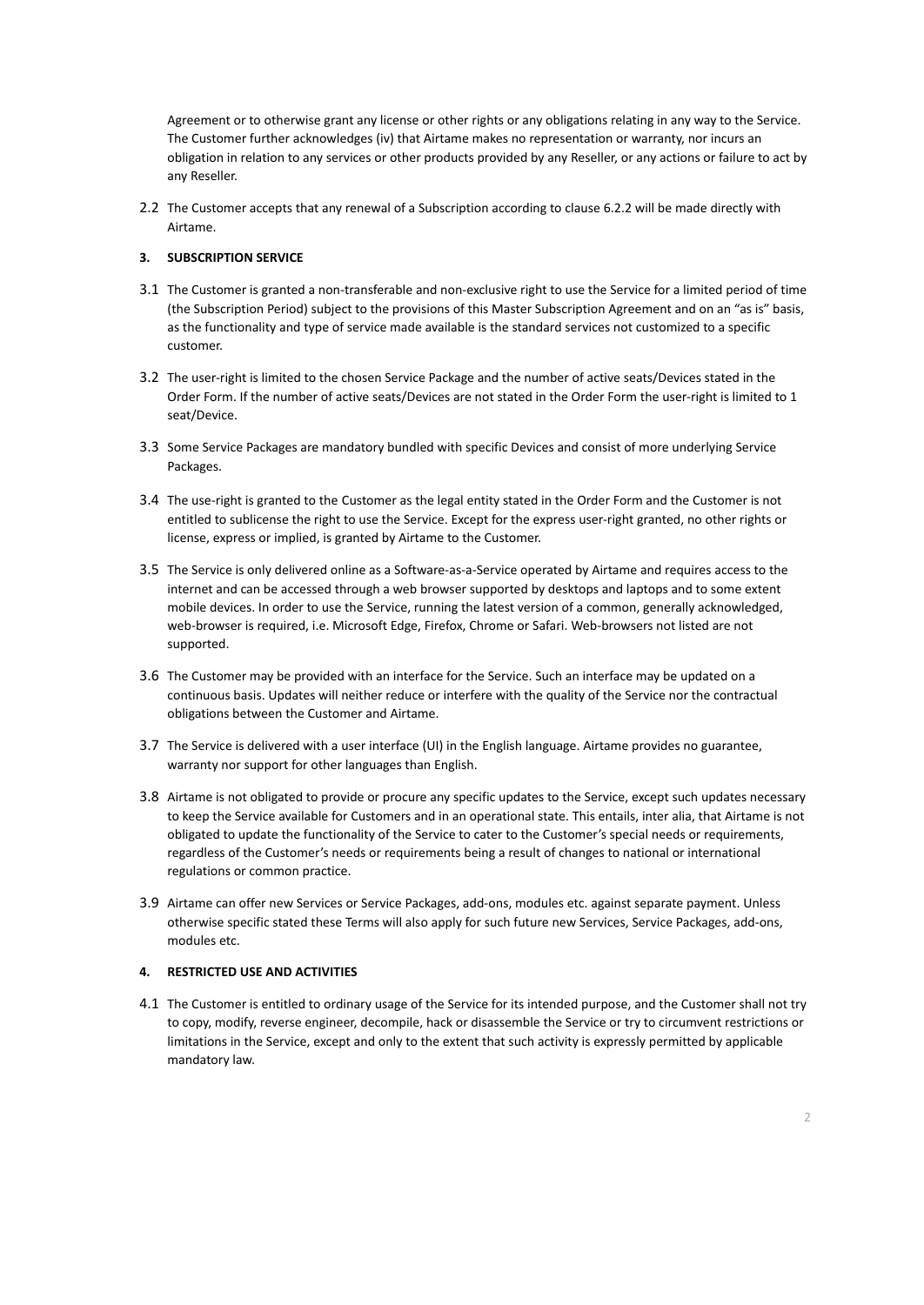- 4.2 The Customer is obliged and responsible for that the use of the Service and any content shared is not deemed to be offensive, illegal, inappropriate or that in any way:
	- promotes racism, bigotry, hatred or physical harm of any kind against any group or individual;
	- harasses or advocates harassment of another person:
	- displays pornographic or sexually explicit material;
	- promotes any conduct that is abusive, threatening, obscene, defamatory or libelous;
	- promotes any illegal activities;
	- provides instructional information about illegal activities, including violating someone else's privacy or providing or creating computer viruses;
	- promotes or contains information that You know or believe to be inaccurate, false or misleading;
	- engages in the promotion of contests, sweepstakes and pyramid schemes without Airtame's prior written consent;
	- contains any virus or device etc., which may prevent, impair or otherwise adversely affect the operation of Airtame's website; or
	- infringes any intellectual property rights or any other proprietary rights of any third party.
- 4.3 The use of the Service does not impact on the rights to and/or restrictions applicable to the content provided or uploaded by the Customer. In case that any content is owned by somebody other than the Customer, the Customer will be solely responsible for ensuring observance of the relevant license rights and restrictions applicable to any content. Airtame is not granted any rights or obligations towards any content shared by the Customer and is not under any circumstances liable for any losses, damages, costs or expenses incurred by the Customer or third parties arising out of or in connection with the Customer or users' use of any content provided by the Customer through the Service.
- 4.4 Furthermore, the Customer is obliged to ensure that any user does:
	- not use login details with the intent of impersonating another individual;
	- not allow any person other than users authorized by the Customer to use the login details;
	- not do anything that likely can impair, interfere with or damage or cause harm or distress to any person using the Service and Airtame's website or in respect of the network;
	- not use Airtame's website and/or the Service or the content therein if it will infringe any intellectual property right or other rights of any third party and neither do anything that will infringe on such rights;
	- comply with all Airtame's reasonable instructions and policies at any and all times in respect of Airtame's website and the use of the Service;
	- co-operate with any reasonable security or mandatory legal checks or requests for information made by Airtame from time to time; and
	- use the information that has been made available when using the Service and on Airtame's website at its own risk.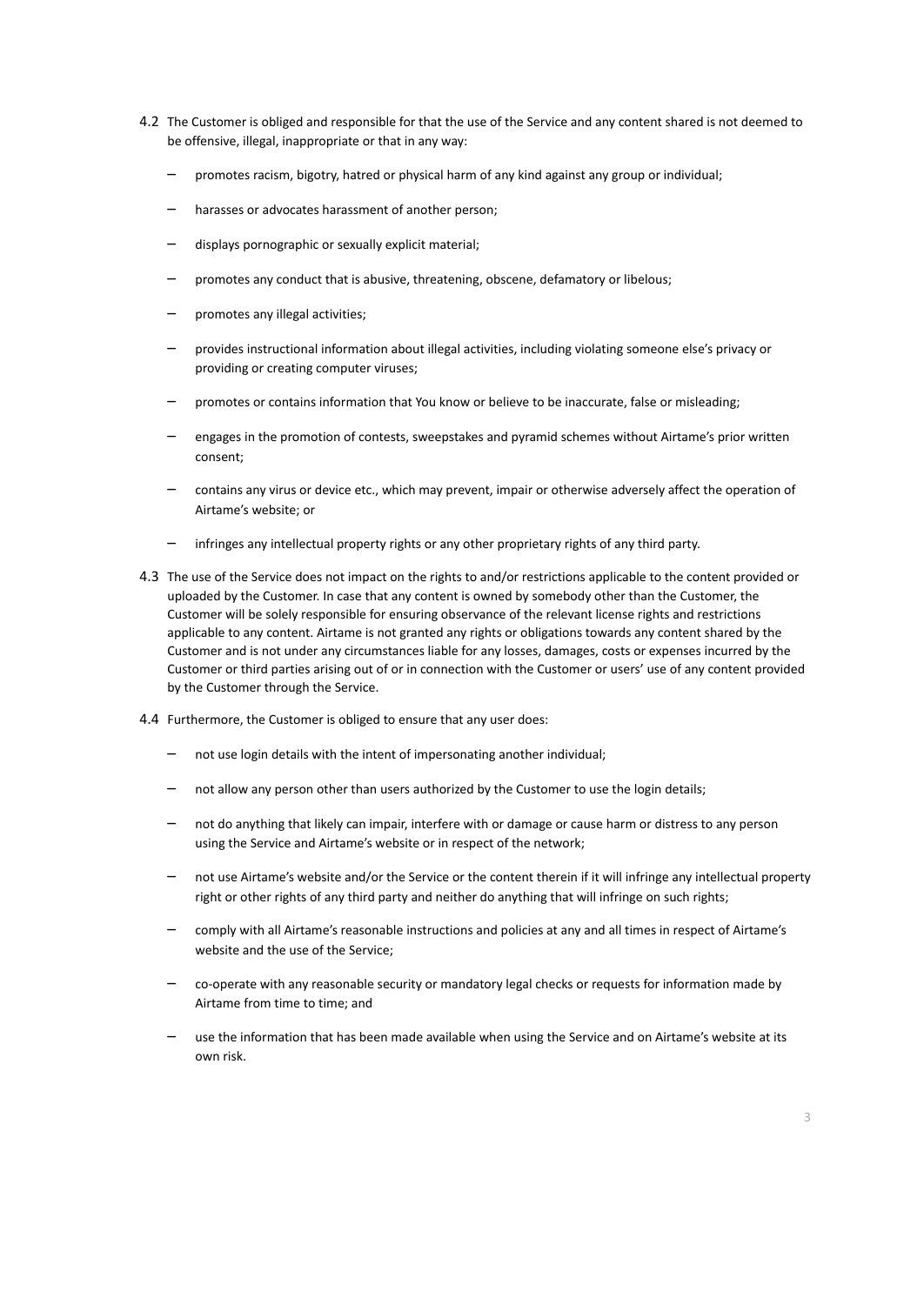4.5 In the event that Airtame in its discretionary opinion deems that the Customer's use of the Service is illegal or non-compliant with applicable rules and regulations entailing a legal risk for Airtame being investigated by public authorities, the Service being closed or restricted or Airtame deemed liable for the Customers use of the Service, Airtame shall be entitled to terminate this Master Subscription Agreement and Customer's access to the Service without the Customer being entitled to any compensation whatsoever. To a reasonable extent and if possible Airtame will try to warn the Customer prior to termination giving the Customer a chance of remedying such problematic activities. The Customer shall without limitation indemnify Airtame for any costs, losses and damages resulting from the above-mentioned activities.

## **5. SERVICE LEVEL AND REMEDYING DEFECTS**

- 5.1 The service levels are specified in the "Addendum A: Service Level Agreement" (SLA). The SLA must be complied with during the Subscription Period unless otherwise stated in the SLA.
- 5.2 Airtame will use reasonable endeavors to provide the service levels as stated in the SLA, and to remedy any material defects, malfunctions or lack of performance of the Service without undue delay based on the criticality and the circumstances causing the situation. Taking the Subscription Fees into consideration Airtame is however not offering any payment of penalties, service credits or other kinds of compensation for not observing the service levels as stated in the SLA.

## **6. PAYMENT AND RENEWAL**

#### 6.1 Purchase of the subscription from a Reseller

Customers purchasing the subscription (first Subscription Period) from a Reseller, acknowledge that payment and delivery terms for the subscription must be established separately and independently between the Customer and the Reseller, see also clause 2 above in respect to purchases from a Reseller.

## 6.2 Purchase of the subscription from Airtame

## 6.2.1 Subscription Fee

Customers will be charged the Subscription Fee for the first Subscription Period at the time of entering into the Order Form. Upon renewal, the subscription fee for the forthcoming year shall take into account devices activated automatically upon registration in the cloud platform, and thus applying a credit (prepaid amount) to the renewal invoices matching the period of unused service, if any.

#### 6.2.2 Prices & Payment

All prices stated by Airtame do not include any shipment costs, VAT, levies, duties or other taxes, and the Customer is responsible for paying such costs associated with the purchase. If the payment is not performed online by credit card when placing the order but instead invoiced by Airtame, Airtame may suspend access to the Service until full payment has been received. Payment terms are net cash + 14 days from the invoice date, and the Customer cannot set off or deduct any amounts in the invoiced amounts.

#### 6.2.3 Automatic renewal

Renewal of subscriptions will always take place between the Customer and Airtame even if the subscription for the first Subscription Period originally was purchased through a Reseller.

Either party may cancel the automatic renewal by terminating the subscription in accordance with clause 10.

Automatic renewal (contract). Unless otherwise agreed in the Order Form, all subscriptions will automatically be renewed (without the need to go through the services-interface "check-out" or execute a renewal Order Form) for an additional period equal to the original Subscription Period stated in the Order Form.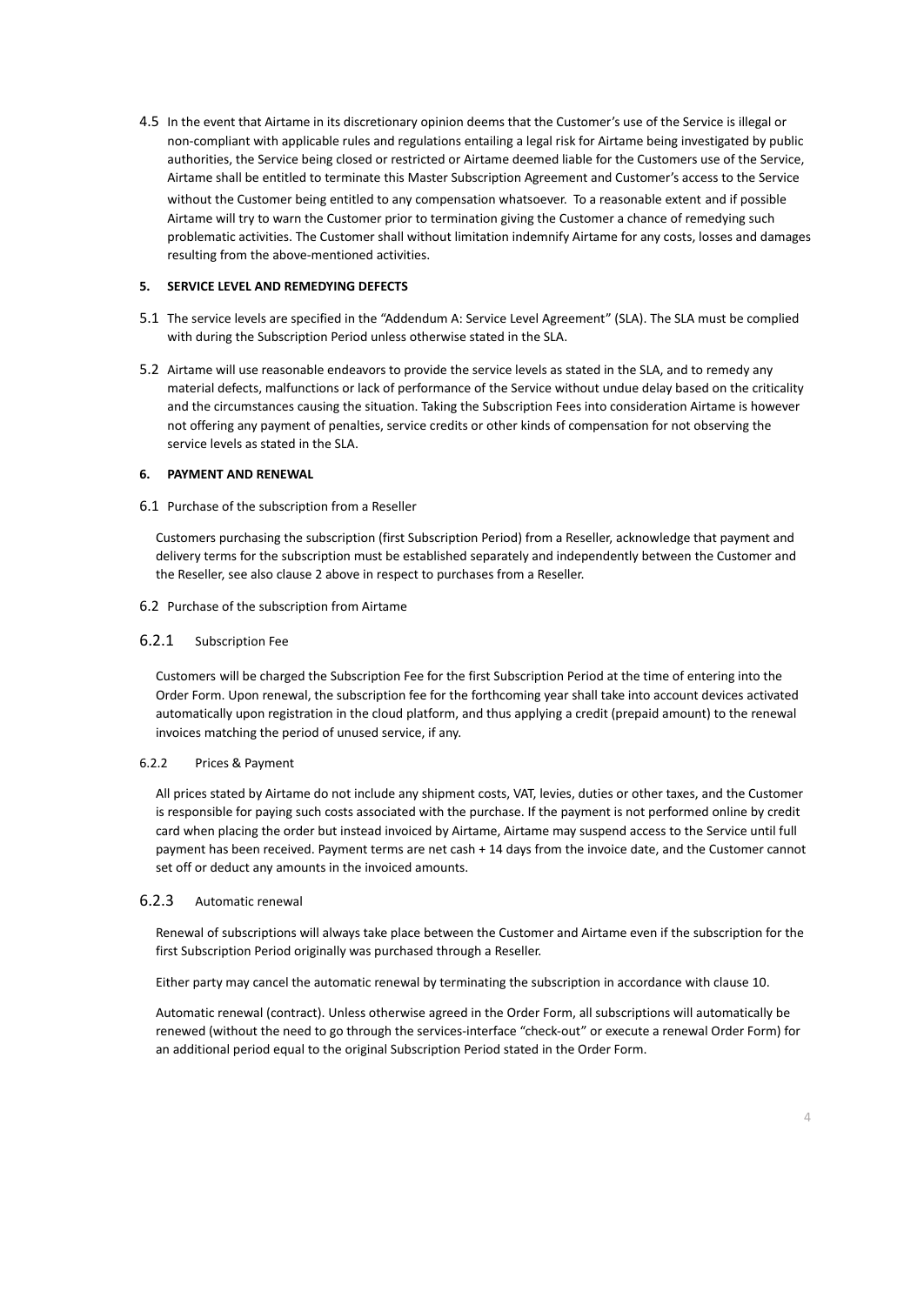Automatic renewal (credit card payment). Unless otherwise agreed, all subscriptions signed will automatically be renewed (without the need to go through the services-interface "check-out") for additional periods equal to the Subscription Period depending on Customers selected billing period.

6.3 Refund and cancellation

If the Customer terminates this Master Subscription Agreement in accordance with clause 10, already paid Subscription Fees will not be refunded and already due Subscription Fees must be paid except for the first 30 days in accordance with the return policy in the general terms and conditions.

Ongoing subscriptions cannot be canceled and the Customer may only terminate this Master Subscription Agreement in accordance with clause 10 and by this way stopping future renewal.

6.4 Late Payment

Due date will be stated on the invoice.

If any invoiced amount is not received by the due date, then without limiting Airtame's rights or remedies, those charges may accrue late interest at the rate of 2% of the outstanding balance per month, and Airtame may, without limiting Airtame's other rights and remedies without further notice suspend Customers access to the Service until all such due amounts are paid in full.

## **7. CHANGE OF FUNCTIONALITY, SERVICE AND FEES**

- 7.1 Airtame reserves the right, in its sole discretion to alter, introduce or delete any functionality contained in the Services and the different Service Packages at any time. In the event such changes materially reduce a core function Service, then Customer may terminate this Master Subscription Agreement with effect from the expiry of the following month, but any objection or termination under this clause may only be raised within thirty (30) days of receiving notice of such change. The Customer is based on such termination entitled to a proportional reimbursement of already paid Subscription Fees for the rest of the current Subscription Period.
- 7.2 Airtame may increase the then current Subscription Fee once a year with the effect of 1st of January according to the development in the US Producer Price Index (PPI). Furthermore, Airtame may increase the then current Subscription Fee at the start of each new renewal period by giving not less than 90 days' prior written notice to the Customer, giving the Customer the possibility to terminate this Master Subscription Agreement if such increase cannot be accepted by the Customer.

## **8. INTELLECTUAL PROPERTY RIGHTS**

- 8.1 Airtame retains all rights, title and interest, including, but not limited to, all intellectual property rights, trademarks, know-how and copyrights, in and to the Service and underlying software and any copies thereof and any and all other rights to the Service and related documentation, except for third party components of software to which Airtame's suppliers hold all rights. Any non-compliance with Airtame or its suppliers' rights, including careless use of the Service which might render copying of the Service or underlying software possible for third parties, shall be deemed in breach of this Master Subscription Agreement.
- 8.2 If the Customer becomes aware of any infringement or threatened infringement by a third party of the Software, the Customer shall promptly notify Airtame ApS by email: support@airtame.com.
- 8.3 Airtame will defend Customer against any claim, demand, suit or proceeding made or brought against Customer by a third party alleging that the use of a Service in accordance with this Master Subscription Agreement and applicable Order Forms infringes or misappropriates such third party's valid United States, United Kingdom or EU/EEA Member State copyright, trademark or patent (a "Claim Against Customer"), and will indemnify Customer from any damages, attorney fees and costs finally awarded against Customer as a result of, or for amounts paid by Customer under a settlement of, a Claim Against Customer, provided Customer (i) promptly gives Airtame written notice of the Claim Against Customer, (ii) gives Airtame sole control of the defense and settlement of the Claim Against Customer (except that Airtame may not settle any Claim Against Customer unless it unconditionally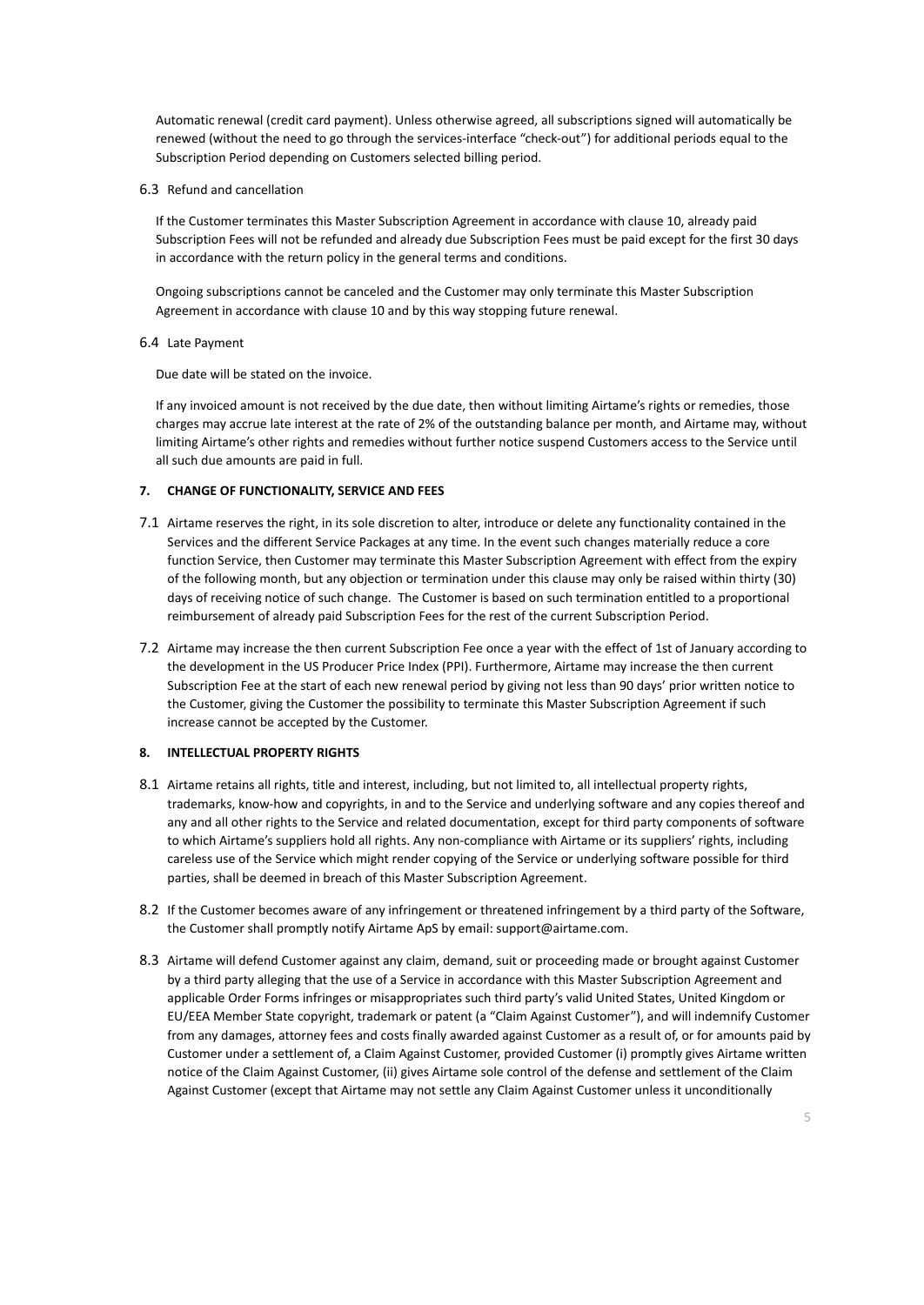releases Customer of all liability), and (iii) give Airtame all reasonable assistance, at Airtame's expense. If Airtame receives information about an infringement or misappropriation claim related to the Service, Airtame may in Airtame's discretion and at no cost to Customer (i) modify the Service so that it no longer infringes or misappropriates such third party rights, (ii) obtain a license for Customer's continued use of that Service in accordance with this Master Subscription Agreement, or (iii) terminate Customer's obligations for that Service upon 30 days' written notice and refund Customer any prepaid fees covering the remainder of the Subscription Period of the terminated subscriptions. The above defense and indemnification obligations do not apply to the extent a Claim Against Customer arises from a) Customer content b) use of Services with Non-Airtame devices and/or software or any other third party product or service not embedded into the Services; c) Customer's breach of this Master Subscription Agreement or any Order Forms; or d) claims arising from the subsequent modification of the Services or devices by any party other than Airtame or its authorized contractors acting on its behalf. The foregoing remedies constitute the Customer's sole and exclusive remedies and Airtame's sole liability with respect to any third party infringement claim.

#### **9. WARRANTIES**

#### 9.1 Airtame warrants that:

a) Airtame has the right to grant the Customer user-rights and access to the Service as set out in this Master Subscription Agreement; and

b) the Service and Service Packages substantially includes the functionality set out on Airtame's website <https://airtame.com/airtame-cloud/pricing> and materially will perform in accordance with the descriptions of the Services, Services Packages and the SLA.

For any breach of warranty the Customers sole and exclusive remedy shall be to, within a commercially reasonable time, remedy or replacement of the defective or bad performing part of the Services.

9.2 The warranties set out in clause 9.1, shall not apply in the event that:

a) the Customer does not implement such updates as described in clause 3 or firmware updates made available for a Device or does not use a newer version or updated version of approved internet-browsers;

b) the Service, or any part thereof, is used other than in accordance with the documentation, manuals and other written material provided to the Customer therewith;

c) the Service, or any part thereof, is altered, modified or converted by any party other than Airtame;

d) an error in any other non Airtame supported software or device used with the Service which causes as a result the Service or a part thereof to not function properly; or

e) a malfunction in the Customer's equipment results in the Service or any part thereof not functioning.

#### 9.3 Disclaimer of warranties

- 9.3.1 Airtame does not warrant that the Service is compatible with all Devices and in case of lack of compatibility between the Device and a Service, it is the sole responsibility of the Customer to upgrade the Device or buy a new Device in order to get the full benefit of the Service.
- 9.3.2 AIRTAME DOES NOT WARRANT OR REPRESENT THAT THE SERVICE WILL BE PERFORMED ERROR-FREE OR UNINTERRUPTED, OR THAT AIRTAME WILL CORRECT ALL SERVICE ERRORS. CUSTOMER ACKNOWLEDGES THAT AIRTAME DOES NOT CONTROL THE TRANSFER OF DATA OVER COMMUNICATIONS FACILITIES, INCLUDING THE INTERNET, AND THAT THE SERVICE MAY BE SUBJECT TO LIMITATIONS, DELAYS, AND OTHER PROBLEMS INHERENT IN THE USE OF SUCH COMMUNICATIONS FACILITIES. AIRTAME IS NOT RESPONSIBLE FOR ANY DELAYS, DELIVERY FAILURES, OR OTHER DAMAGE RESULTING FROM SUCH PROBLEMS OR PROVISION OF THE SERVICES IN ACCORDANCE WITH CUSTOMER INSTRUCTIONS AND THE SERVICE IS PROVIDED "AS-IS" WITHOUT ANY WARRANTY. TO THE EXTENT NOT PROHIBITED BY LAW, THE WARRANTIES AND ANY WARRANTIES IDENTIFIED AS AN EXPRESS WARRANTY IN THIS MASTER SUBSCRIPTION AGREEMENT ARE EXCLUSIVE AND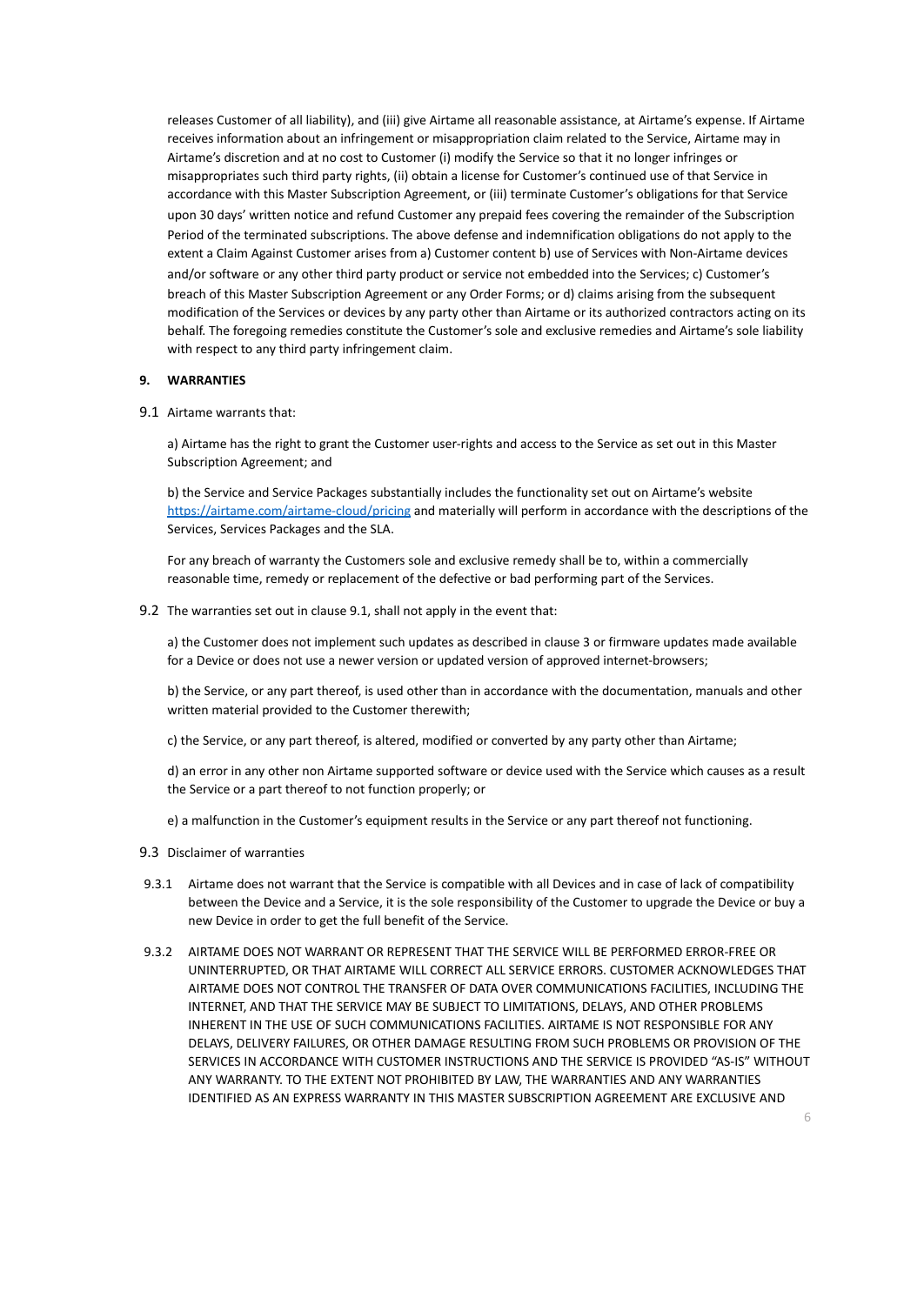THERE ARE NO OTHER EXPRESS OR IMPLIED WARRANTIES OR CONDITIONS INCLUDING FOR HARDWARE, SYSTEMS, NETWORKS OR ENVIRONMENTS OR FOR MERCHANTABILITY, SATISFACTORY QUALITY AND FITNESS FOR A PARTICULAR PURPOSE. ANY BREACH OF WARRANTY MUST BE REPORTED TO AIRTAME WITHIN ONE YEAR AFTER THE INITIAL PROVISION OF THE SERVICE.

## **10. TERMS AND TERMINATION**

- 10.1 This Master Subscription Agreement shall commence as of the date stated in the Order Form, or upon registering devices in the cloud platform, and it will continue in effect and be automatically renewed, cf. clause 6.2.2, until terminated.
- 10.2 This Master Subscription Agreement and the subscriptions may be terminated before automatic renewal upon written notice to the other party at least ninety (90) days before the end of the Subscription Period. The written notice from the Customer must be an e-mail to support@airtame.com, and the e-mail shall include the following information: Legal customer name, VAT or EAN number and Service-ID. Automatic renewal with automatic credit card payment. Under clause 6.2.2. may by the Customer be canceled by unsubscribing through self-service under Account, Your plan in https://airtame.cloud/login at least one (1) day before the end of the Subscription Period.
- 10.3 Some Service Packages are bundled and cannot be terminated separately, and the Customer should be aware that after terminating the Master Subscription Agreement or a Service Package, the Customer will not have access to the Service and the functionality and usability of other Services and Devices will be reduced.
- 10.4 The Customer may re-enter into a subscription by entering into a new Order Form at the then current prices and terms.

## **11. BREACH AND REMEDIES FOR BREACH**

- 11.1 Airtame may terminate this Master Subscription Agreement and thus the subscription and access to the Service upon fourteen (14) days written notice to the Customer if the Customer is in material breach of any of its obligations under or in relation to this Master Subscription Agreement.
- 11.2 The Customer may terminate this Master Subscription Agreement and thus the subscription forthwith by written notice to Airtame if Airtame is in material breach of any of its obligations under or in relation to this Master Subscription Agreement which has not been rectified within sixty (60) days of written notice of such breach being given to Airtame**.**
- 11.3 Where termination is due to material breach of the Master Subscription Agreement by the Customer the Customer shall immediately discontinue all use of the Service and terminate any integration with the Service.
- 11.4 Where termination is due to material breach of the Master Subscription Agreement by Airtime the Customer shall immediately discontinue all use of the Service and terminate any integration with the Service, and it entitled to a proportional reimbursement of already paid Subscription Fees for the rest of the current Subscription Period and the Customer is entitled damages and indemnification from Airtame in accordance with the limitations set out in this Master Subscription Agreement, see clause 12.
- 11.5 Material breach of this Master Subscription Agreement shall include, but not be limited to, (i) the Customer neglecting to pay any sums owed and due under this Master Subscription Agreement, or (ii) the Customer using or permitting any use of the Service that is contrary to the provisions of this Master Subscription Agreement.
- 11.6 The Customer is solely responsible and liable for all such Customer's activities on the Service and the use of the Service. The Customer will thus be liable for any breach of the obligations by any of the Customer's users as if the Customer had breached the Customer's obligations.
- 11.7 Furthermore, the Customer is responsible for the user's passwords and all activity carried out in relation to the user's Software account, including any potential use by third parties that take place through the user's account. The Customer and the user must keep logins and passwords confidential, and the Customer undertakes to immediately shut down accounts of users that are no longer employed with the Customer. The Customer must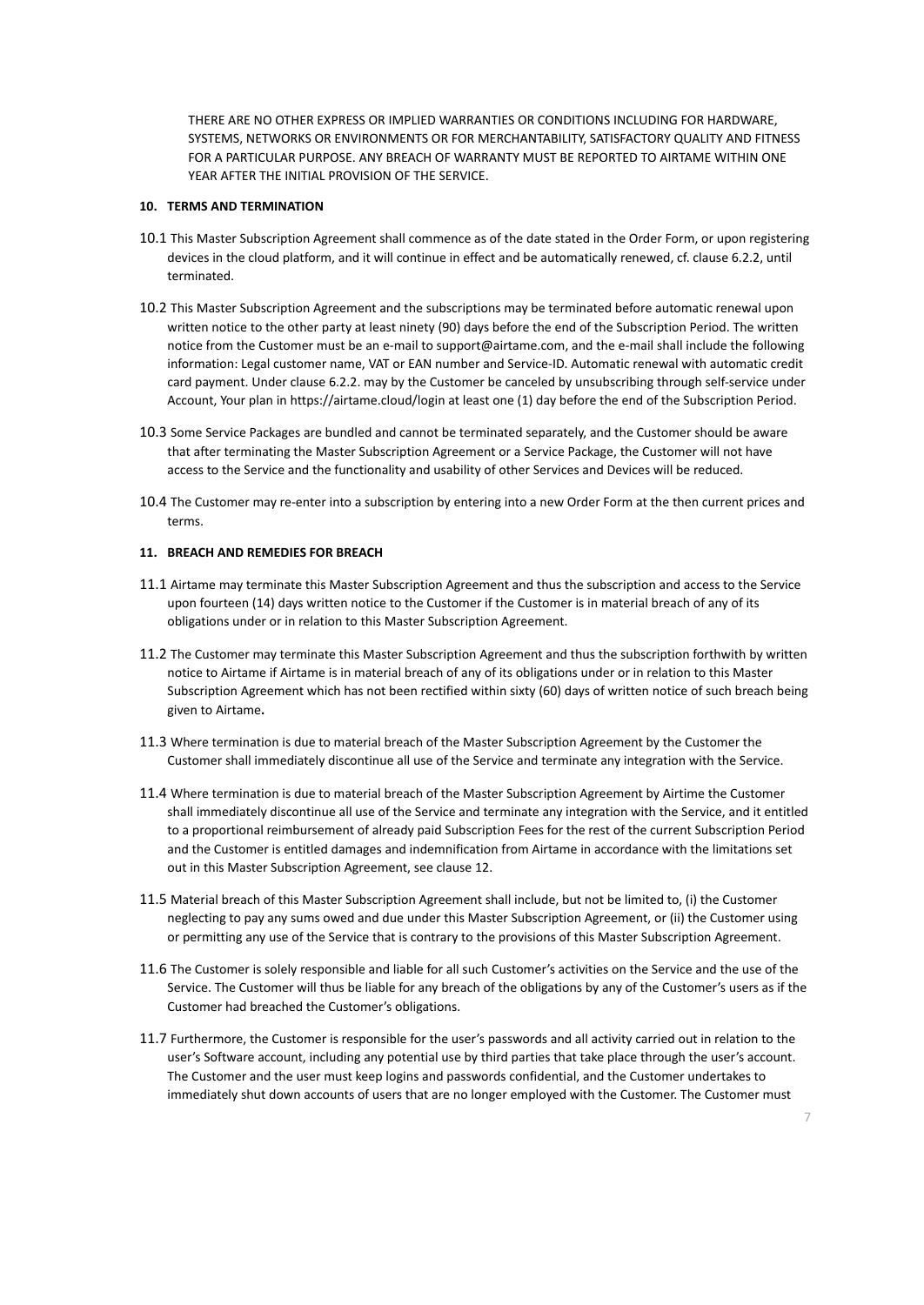notify Airtame immediately in case of any possible misuse of user login or passwords or any security incident related to the Software. Airtame is not responsible in any way regarding the creation of such logins.

11.8 The Customer warrants and represents that it owns, is authorized or otherwise has a right to use any and all intellectual property rights in relation to any content that has been submitted to the Service. The Customer agrees to indemnify and hold Airtame harmless against any and all damages, losses, costs and expenses (including reasonable legal expenses) incurred or suffered by Airtame as a consequence of or in connection with any claim made against Airtame by a third-party arising out of or in connection with the Customer's use or possession of any content.

## **12. LIABILITY AND LIMITATION OF LIABILITY**

- 12.1 The Parties are liable for damages in accordance with the general rules of Danish law for any loss that the other Party may suffer subject to the limitations set out below.
- 12.2 The Customer is solely responsible and liable for all such Customer's activities on the Service and the use of the Service. The Customer will thus be liable for any breach of the obligations by any of the Customer's users as if the Customer had breached the Customer's obligations.
- 12.3 IN NO EVENT WILL EITHER PARTY HAVE ANY LIABILITY TO THE OTHER PARTY ARISING OUT OF OR RELATED TO THIS AGREEMENT FOR (i) ANY LOST PROFITS, REVENUES OR INDIRECT, SPECIAL, INCIDENTAL, CONSEQUENTIAL, COVER OR PUNITIVE DAMAGES, WHETHER AN ACTION IS IN CONTRACT OR TORT AND REGARDLESS OF THE THEORY OF LIABILITY OR (ii) FOR ERROR OR INTERRUPTION OF USE, INACCURACY OR COST OF PROCUREMENT OF SUBSTITUTE GOODS, SERVICE OR TECHNOLOGY, OR LOSS OF BUSINESS OR DATA, EVEN IF A PARTY HAS BEEN ADVISED OF THE POSSIBILITY OF SUCH DAMAGES. AIRTAME MAKES NO WARRANTY AND SHALL NOT BE LIABLE FOR ANY DAMAGES ARISING OUT OF OR IN CONNECTION WITH ANY MALFUNCTIONS, DELAYS, LOSS OF DATA, LOST PROFITS, INTERRUPTION OF SERVICE OR LOSS OF BUSINESS OR ANTICIPATORY PROFITS, EVEN IF A PARTY, INCLUDING WITHOUT LIMITATION CUSTOMER OR ITS AFFILIATES HAVE BEEN APPRISED OF THE LIKELIHOOD OF SUCH DAMAGES OCCURRING. CUSTOMER AGREES THAT THE SERVICE IS PROVIDED "AS-IS" WITH NO WARRANTIES WHATSOEVER AND AIRTAME SHALL NOT BE LIABLE FOR CUSTOMERS USE OF MATERIALS FURNISHED THROUGH THE SERVICE. NOTWITHSTANDING ANYTHING TO THE CONTRARY IN THIS AGREEMENT, EXCEPT FOR ANY CLAIM ARISING FROM CUSTOMER'S INDEMNITY OBLIGATIONS, NEITHER PARTY'S AGGREGATE TOTAL LIABILITY ARISING OUT OF OR RELATED TO THIS MASTER SUBSCRIPTION AGREEMENT AND THE USE OF THE SERVICE WILL EXCEED THE SUBSCRIPTION FEES PAID BY CUSTOMER IN THE 12 MONTHS PRECEDING THE FIRST INCIDENT GIVING RISE TO THE CLAIM. THE ABOVE LIMITATIONS WILL APPLY WHETHER AN ACTION IS IN CONTRACT OR TORT AND REGARDLESS OF THE THEORY OF LIABILITY. HOWEVER, THE ABOVE LIMITATIONS WILL NOT LIMIT CUSTOMER'S PAYMENT OBLIGATIONS UNDER SECTION X. WITH RESPECT TO EITHER PARTY'S OBLIGATIONS WITH RESPECT TO INDEMNITY, OR ACTS OF GROSS NEGLIGENCE OR WILFUL INTENT, FRAUD.

# **13. FORCE MAJEURE**

13.1 If either of the Parties (the "Claiming Party") is prevented from carrying out its obligations (other than payment obligations) under this Master Subscription Agreement (or such are delayed) by circumstances beyond such Party's reasonable control and which could not reasonably be foreseen at the time this Master Subscription Agreement was entered into ("Force Majeure Circumstances") then the Claiming Party shall not be deemed to be in breach of this Master Subscription Agreement, and shall not be obliged to carry out such obligations until the Force Majeure Circumstances cease to exist. Force Majeure Circumstances include (but are not limited to) natural disaster, terrorism, riots, war, epidemics, any measure taken by public authority, strike, lockout including strike among subcontractors, default in or delay of supplies from subcontractors, issues that are related to external apps or third parties, any products or features identified as alpha, beta or similar, external network or equipment problems outside of our reasonable control including outage of third party power and communication lines, including our third party hosting provider(s), physical impossibility of performance, disruption or similar conditions in the communication infrastructure and circumstances where proper performance will cause disproportionate costs to Airtame.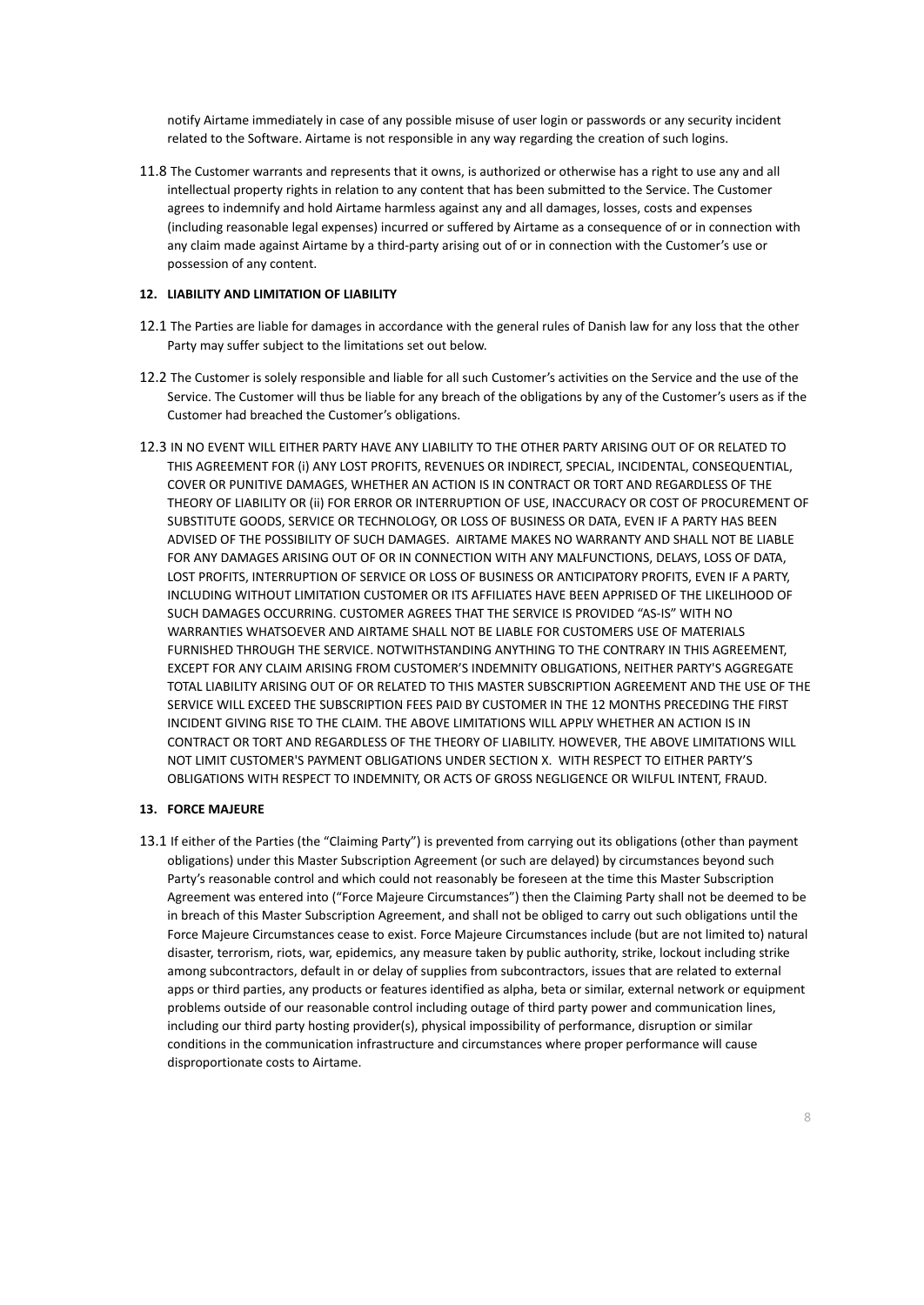13.2 In the event that Force Majeure Circumstances continue for a period greater than three (3) months, the non-Claiming Party shall be entitled to terminate this Master Subscription Agreement. Such termination shall be without prejudice to the accrued rights and liabilities of the Parties at the date of the termination.

## **14. FAIR USE**

14.1 Airtame reserves the right to close access to the subscription that violates the applicable terms and conditions, if there is reason to believe that the service is being over-used or misused. By over-consumption it means that conferencing usage per device exceeds 30.000 minutes per quarter.

## **15. ASSIGNMENT AND TRANSFER**

- 15.1 The Customer may not assign or otherwise transfer this Master Subscription Agreement or any of its rights and obligations hereunder without the prior written consent of Airtame.
- 15.2 Airtame may transfer and assign this Master Subscription Agreement and or the right to receive payments due under this Master Subscription Agreement to a third party by informing the Customer.

# **16. SECURITY, PRIVACY AND DATA PROTECTION**

- 16.1 To protect the Customer's data, Airtame takes reasonable precautions and follows industry best practices to make sure it is not inappropriately lost, misused, accessed, disclosed, altered or destroyed. The most up-to-date version of Airtame's posture on security, privacy and compliance will be available under [Airtame's Security](https://airtame.com/security/) [website](https://airtame.com/security/). <https://airtame.com/legal/>
- 16.2 Airtame collects and processes personal data in accordance with the enclosed "Addendum B: Data Processing" and is for some of Customers data used in the Service considered a Data Processor under the GDPR.

# **17. PUBLICITY**

17.1 Unless otherwise stated in the order form, the Customer agrees to allow Airtame, and hereby does provide Airtame with the necessary rights and licenses, to use the Customer's name and logo on Airtame's sites, blog and/or in marketing materials, including case studies and press references, to identify the Customer as a customer of Airtame.

## **18. EXPORT RESTRICTIONS AND COMPLIANCE**

18.1 The Service and other technology Airtame makes available, and derivatives thereof may be subject to export laws and regulations of the United States, EU and other jurisdictions. Each party represents that it is not named on any U.S. government or EU denied-party list. Customers shall not permit its users to access or use any part of the Service in a U.S. or EU embargoed country (currently Cuba, Iran, North Korea, Russia, Sudan or Syria) or in violation of any U.S. or EU export law or regulation.

## **19. APPLICABLE LAW AND VENUE**

- 19.1 This Master Subscription Agreement and any dispute or claim arising out of or in relation hereto and the use/performance of the Service shall be governed by and construed in accordance with Danish law without regard to its principles on choice of law. Notwithstanding the above if the Customer is domiciled in the United States the governing law shall instead be State of New York].
- 19.2 All disputes arising between Customer and Airtame that are connected to this Master Subscription Agreement and/or the use of the Service, shall be finally settled under the Rules of Arbitration of the International Chamber of Commerce (ICC) by one or more arbitrators appointed in accordance with the said Rules. Arbitration will be binding and will take place in Copenhagen. The arbitration will be conducted in the English language. Notwithstanding the above if the Customer is domiciled and the Device is shipped to an address in the United States the arbitration will take place in [New York] instead of Copenhagen.